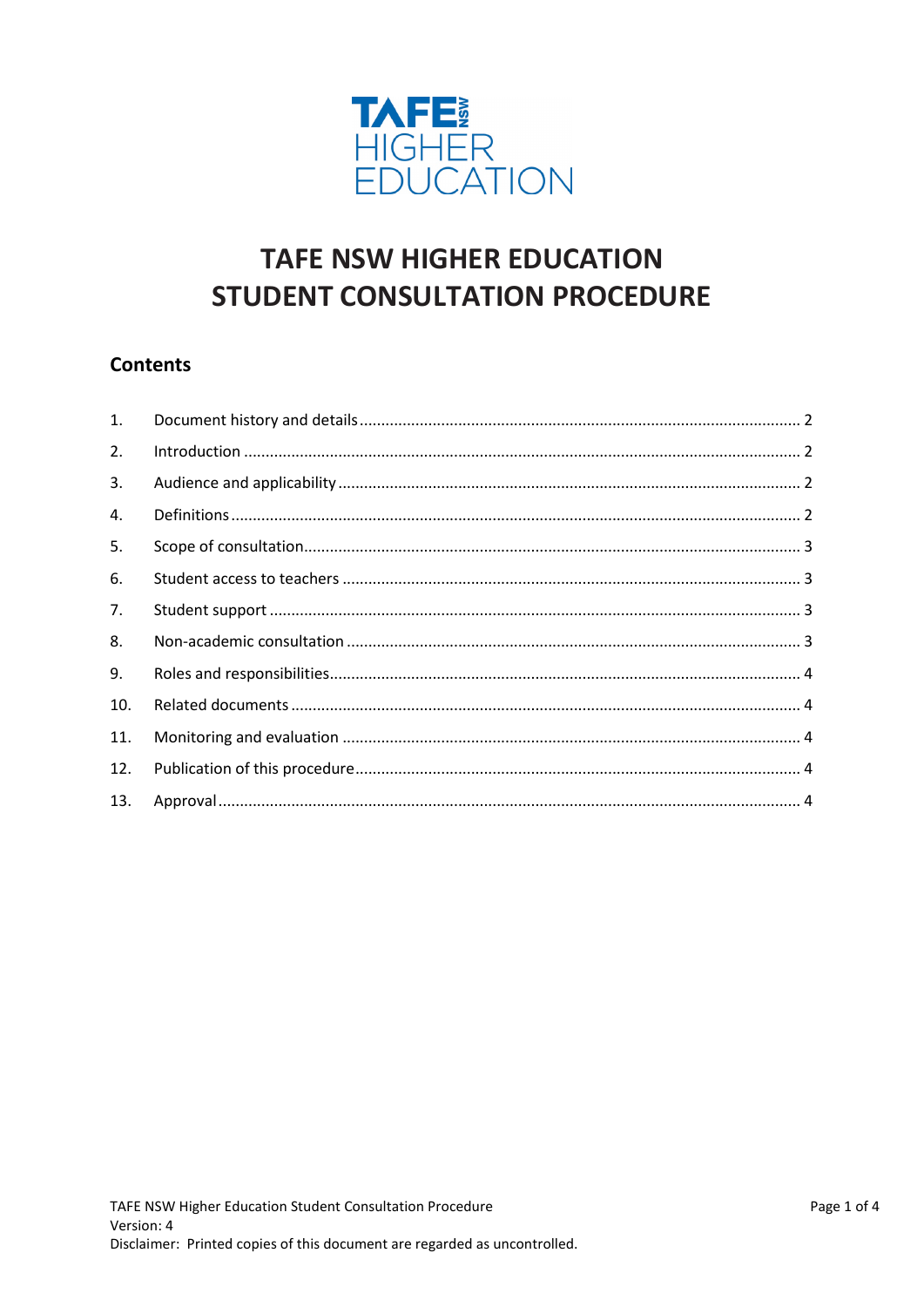## <span id="page-1-0"></span>**1. Document history and details**

Version 4: 3 December 2020

Commencement date: Semester 1 2021

## <span id="page-1-1"></span>**2. Introduction**

2.1 This procedure outlines the TAFE NSW Higher Education processes for student/teacher consultation to assist students to gain maximum results academically in their course of study and personally and professionally as appropriate.

## <span id="page-1-2"></span>**3. Audience and applicability**

- 3.1 This procedure applies to:
	- all students enrolled in TAFE NSW Higher Education courses; and
	- all staff teaching and/or managing TAFE NSW Higher Education courses in TAFE NSW campuses.

#### <span id="page-1-3"></span>**4. Definitions**

| <b>Academic Council</b>                                      | Responsible for academic policy making, academic administration,<br>oversight of the educational process and control over the administration of<br>TAFE NSW Higher Education curriculum to allow educational objectives to<br>be achieved. |
|--------------------------------------------------------------|--------------------------------------------------------------------------------------------------------------------------------------------------------------------------------------------------------------------------------------------|
| <b>Academic staff</b>                                        | Dean of Higher Education, Course Coordinators, Teachers                                                                                                                                                                                    |
| Course<br>Coordinator                                        | The manager of a TAFE NSW Higher Education course, who has overall<br>responsibility for course and student management at the delivering<br>campus.                                                                                        |
| Dean                                                         | Responsible for overseeing and reporting to the Academic Council on a<br>range of TAFE NSW Higher Education academic matters, student<br>management, course implementation and professional development of<br>staff.                       |
| <b>Head of TAFE</b><br><b>NSW Higher</b><br><b>Education</b> | Overall responsibility for TAFE NSW Higher Education programs and point<br>of contact between TAFE NSW and TEQSA.                                                                                                                          |
| <b>LMS</b>                                                   | The Learning Management System, such as Moodle, is the online method<br>of distributing learner resources, assessment information and teacher<br>communications to students.                                                               |
| <b>Progression rules</b><br>and completion<br>requirements   | Requirements necessary to continue to be enrolled in the course and to<br>become eligible for graduation                                                                                                                                   |
| <b>TAFE NSW Higher</b><br><b>Education</b>                   | TAFE NSW Higher Education is the registered trading name of the<br>Technical and Further Education Commission as a higher education<br>provider.                                                                                           |
| <b>Teaching and</b><br>Learning<br><b>Committee</b>          | The Teaching and Learning Committee (TLC) monitors the implementation<br>of a TAFE NSW Higher Education course to ensure quality and consistency<br>of teaching and learning across all delivery locations.                                |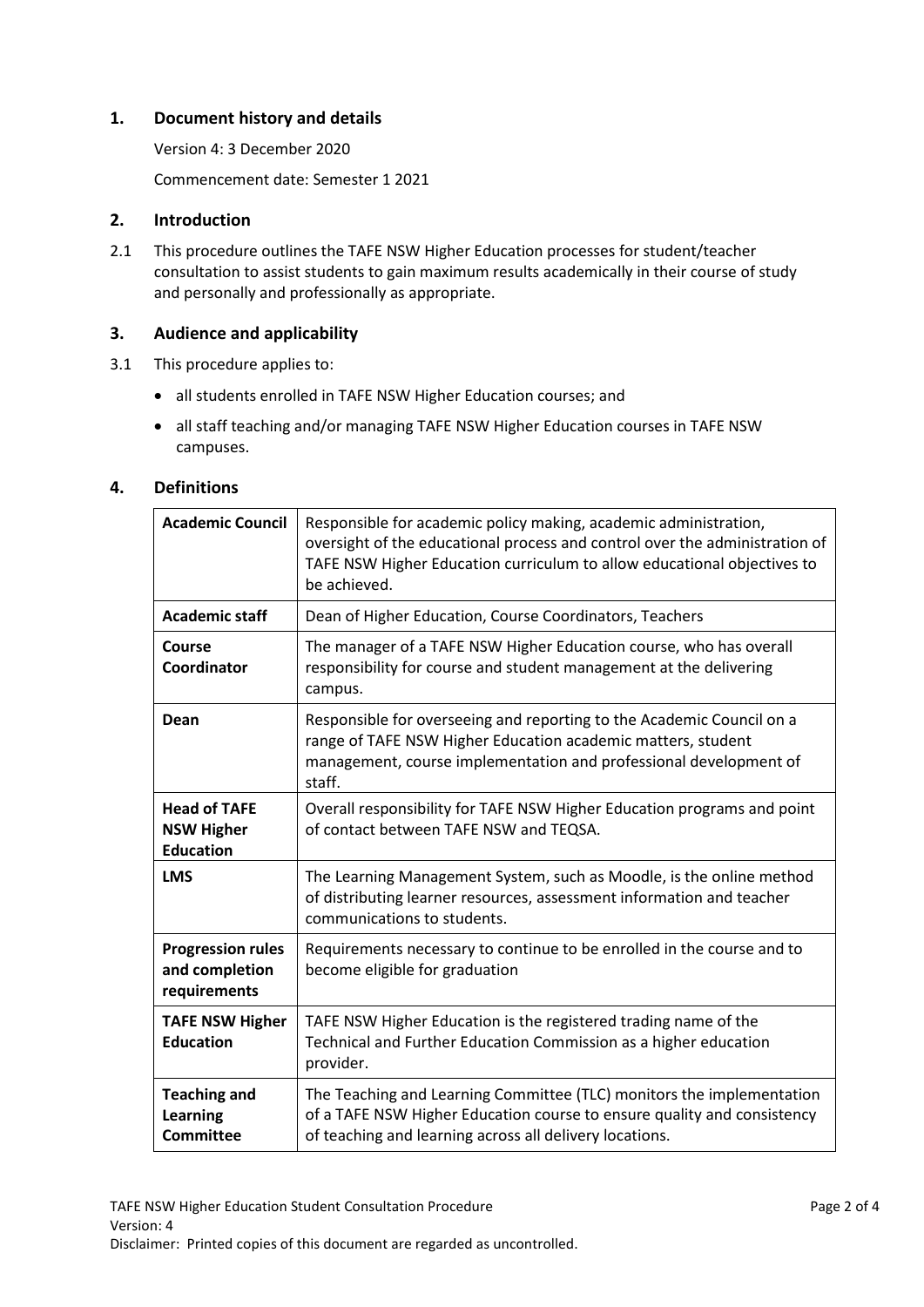## <span id="page-2-0"></span>**5. Scope of student consultation**

- 5.1 TAFE NSW Higher Education academic staff are responsible for assisting students to understand subject and assessment requirements. Student consultation may take place for reasons including, but not limited to:
	- clarifying/explaining subject requirements;
	- clarifying/explaining assessment task requirements;
	- advising on progression rules and completion requirements;
	- assisting students to catch up with content from any lectures and/or tutorials they may have missed;
	- advising students on strategies to complete assessment tasks;
	- applying for extension of assessment due dates;
	- providing feedback on performance;
	- providing professional information/advice.
- 5.2 Academic staff may provide assistance with personal problems which may be impeding student progress however academic staff should refer cases to TAFE NSW Counsellors when it is evident that the personal problems require qualified assistance.

#### <span id="page-2-1"></span>**6. Student access to teachers**

- 6.1 In the first instance students should attempt to access teaching staff during class hours. Where possible, academic staff will assist with student issues at this time.
- 6.2 Outside of class hours, all academic teaching staff, including casual teachers, will commit to a minimum scheduled time for student consultation and will have prescribed times set aside for appointments with students.
- 6.3 Students will be advised at the commencement of each subject on the process for teacher consultation and making appointments.
- 6.4 Teachers will have appointment lists on relevant notice boards and on teaching staff offices. For fully online courses, these times will be advertised on the subject Learning Management System (LMS). To make an appointment for a consultation, students will need to book a time.
- 6.5 Appointments may be arranged outside of the prescribed time, at a time mutually convenient to the staff member and student.
- 6.6 The availability of individual teachers will be posted on the LMS, and relevant course notice boards. The availability of teachers will be coordinated by the Course Coordinator as part of the teacher's timetable.

#### <span id="page-2-2"></span>**7. Student support**

7.1 The TAFE NSW Counselling Service will also support students to achieve their educational objectives by providing students with access to supplementary support and advice.

#### <span id="page-2-3"></span>**8. Non-academic consultation**

- 8.1 Students requiring advice and information on non-academic matters will be referred to appropriate TAFE NSW staff, such as Customer Service or Counsellors.
- 8.2 Consultation on personal matters will be referred to TAFE NSW counsellors. The objectives of this specialist support service are to assist current and prospective students to: